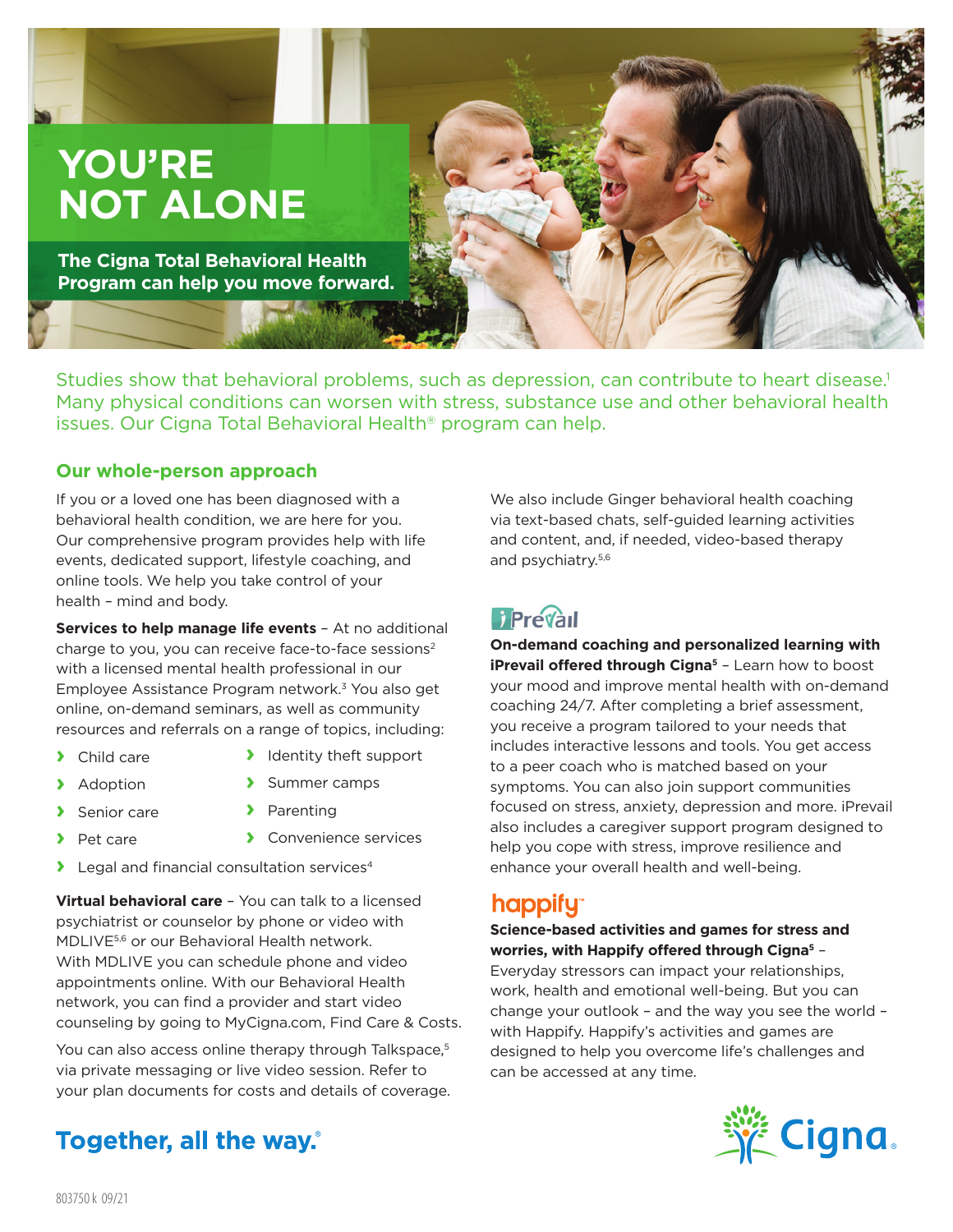**You can call us anytime, any day.** We're here 24/7 to assist you with your routine and urgent needs. We can also help you with appointment scheduling too.

#### **Behavioral Specialty Coaching & Support**

**Services** – Our coaches provide dedicated support for a broad range of conditions including:

- **›** Autism spectrum disorder
- **›** Eating disorders
- **›** Intensive behavioral case management
- **›** Opioid and pain management
- **›** Substance use

We also provide coaching and support for parents and families, which empowers individuals to be effective advocates for their family member or their own mental health needs. Our team can help for as long as needed. (You must stay covered under your plan to continue service.) They can help you:

- **›** Understand a behavioral diagnosis.
- **›** Learn about treatment choices and how your choices can affect what you'll pay out of pocket.
- **›** Identify and manage triggers that affect your condition.
- **›** Find a health care professional or facility in our network geared to your needs. Our network includes a Centers of Excellence (COE) program.<sup>7</sup> COE facilities have earned a top ranking for quality and cost-effective care. With nationwide locations for adult mental health, child and adolescent mental health, eating disorder and substance use treatment, help is available and closer than you think.
- **›** Find community resources and programs near you.
- **›** Get referrals to other wellness and lifestyle programs available to you.

Our Coaching and Support services include a digital interface through Vela.<sup>5</sup> Your Coach will help you acquire the app which features secure two-way messaging, ability to share resources, as well as appointment tracking on a shared calendar.

### **Take control of your health with extra support.**

**Lifestyle management programs** – Get help to reach your goals like losing weight, quitting tobacco or lowering your stress level. Each program offers support with phone and online coaching.

**Behavioral awareness webinars** – We offer free monthly seminars on autism, eating disorders, substance use and behavioral health awareness for children and families. The seminars are taught by industry experts and offer tips, tools and helpful information.

**Enhanced online tools** – Visit **myCigna.com** or use the myCigna® app to access on-demand support, including:

- **›** Information about your benefits, in-network providers and treatment options
- **›** Health and well-being articles
- **›** Self-assessment, stress management and mindfulness podcasts and tools

Additional resources can be found on **Cigna.com**.

**99% of program participants were very satisfied with the service their case manager provided.8**



#### **To learn more or access services:**

To access services to help manage life events, visit **myCigna.com**, Coverage, Employee Assistance Program. You can call **877.231.1492** for referrals or go online, search the provider directory and obtain an authorization.

For links to iPrevail and Happify, visit the Wellness page – Emotional Health on **myCigna.com**.

You can also call the toll-free number on your ID card.